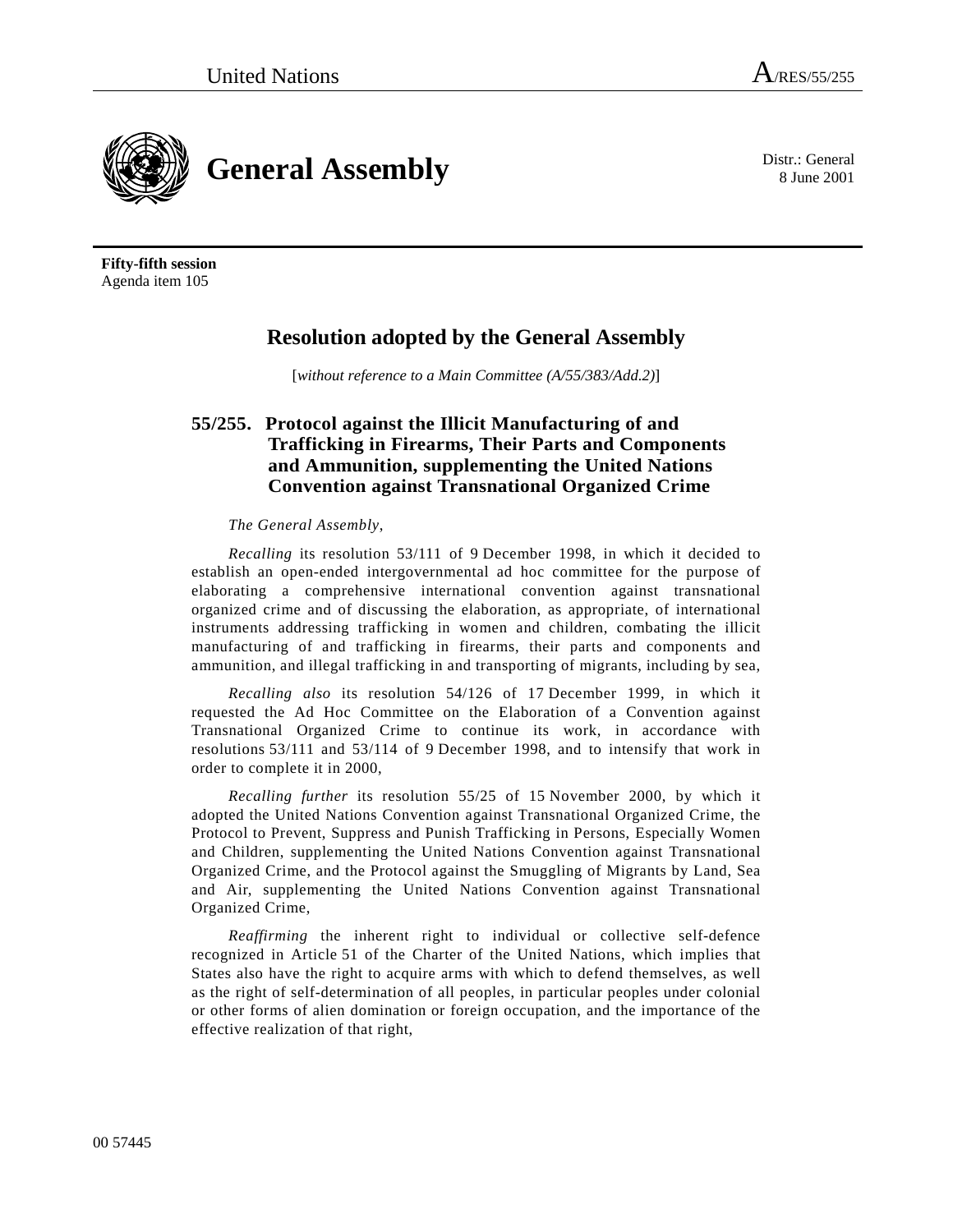1. *Takes note* of the report of the Ad Hoc Committee on the Elaboration of a Convention against Transnational Organized Crime on its twelfth session,<sup>1</sup> and commends the Ad Hoc Committee for its work;

2. *Adopts* the Protocol against the Illicit Manufacturing of and Trafficking in Firearms, Their Parts and Components and Ammunition, supplementing the United Nations Convention against Transnational Organized Crime, annexed to the present resolution, and opens it for signature at United Nations Headquarters in New York;

3. *Urges* all States and regional economic organizations to sign and ratify the United Nations Convention against Transnational Organized Crime and the protocols thereto as soon as possible in order to ensure the speedy entry into force of the Convention and the protocols thereto.

> *101st plenary meeting 31 May 2001*

#### **Annex**

**Protocol against the Illicit Manufacturing of and Trafficking in Firearms, Their Parts and Components and Ammunition, supplementing the United Nations Convention against Transnational Organized Crime**

#### **Preamble**

#### *The States Parties to this Protocol*,

*Aware* of the urgent need to prevent, combat and eradicate the illicit manufacturing of and trafficking in firearms, their parts and components and ammunition, owing to the harmful effects of those activities on the security of each State, region and the world as a whole, endangering the well-being of peoples, their social and economic development and their right to live in peace,

*Convinced*, therefore, of the necessity for all States to take all appropriate measures to this end, including international cooperation and other measures at the regional and global levels,

*Recalling* General Assembly resolution 53/111 of 9 December 1998, in which the Assembly decided to establish an open-ended intergovernmental ad hoc committee for the purpose of elaborating a comprehensive international convention against transnational organized crime and of discussing the elaboration of, inter alia, an international instrument combating the illicit manufacturing of and trafficking in firearms, their parts and components and ammunition,

*Bearing in mind* the principle of equal rights and self-determination of peoples, as enshrined in the Charter of the United Nations and the Declaration on Principles of International Law concerning Friendly Relations and Cooperation among States in accordance with the Charter of the United Nations, $<sup>2</sup>$ </sup>

<sup>&</sup>lt;u>1</u>  $^{1}$  A/55/383/Add.2.

 $2$  Resolution 2625 (XXV), annex.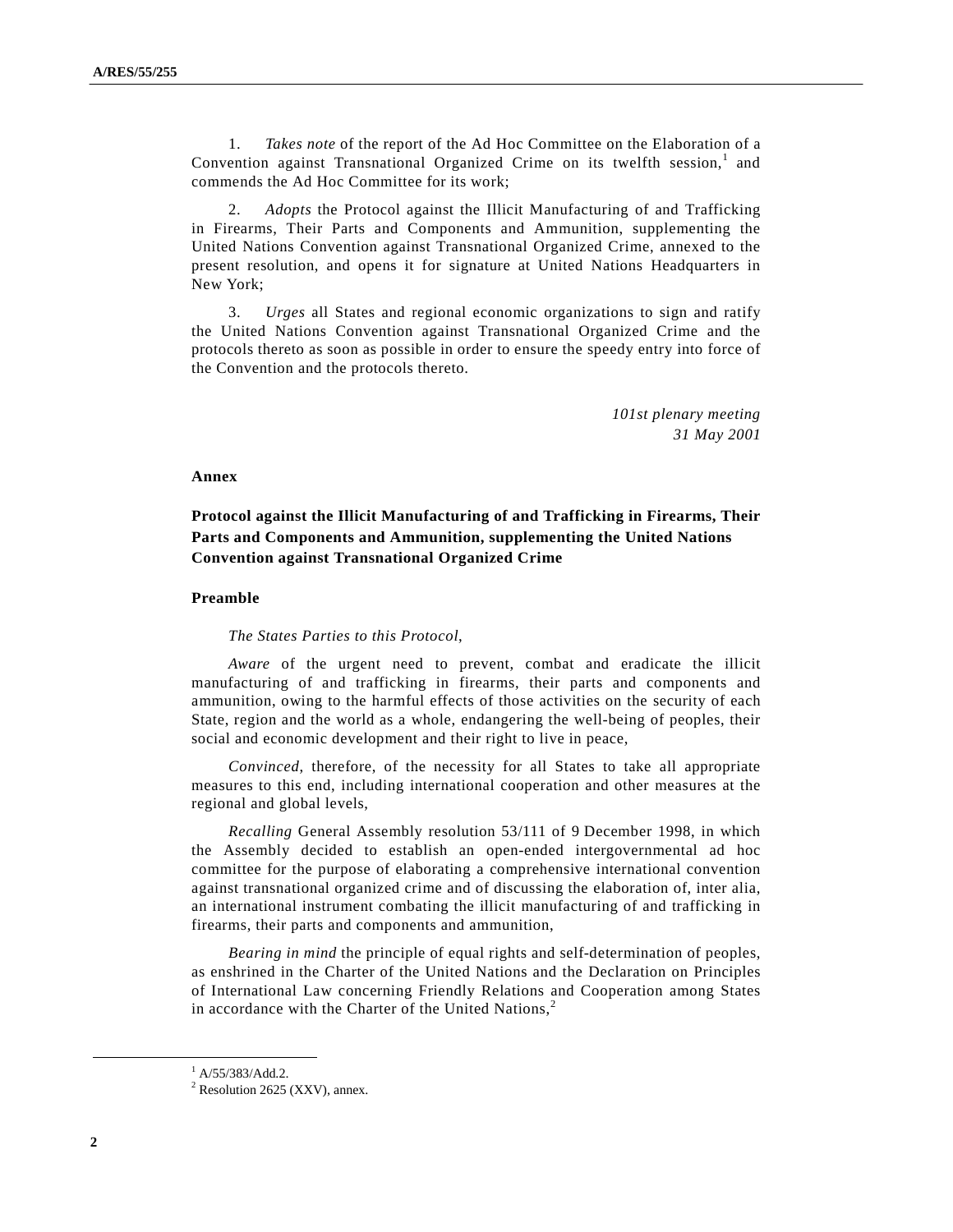*Convinced* that supplementing the United Nations Convention against Transnational Organized Crime with an international instrument against the illicit manufacturing of and trafficking in firearms, their parts and components and ammunition will be useful in preventing and combating those crimes,

*Have agreed as follows*:

#### **I. General provisions**

# *Article 1 Relation with the United Nations Convention against Transnational Organized Crime*

1. This Protocol supplements the United Nations Convention against Transnational Organized Crime. It shall be interpreted together with the Convention.

2. The provisions of the Convention shall apply, mutatis mutandis, to this Protocol unless otherwise provided herein.

3. The offences established in accordance with article 5 of this Protocol shall be regarded as offences established in accordance with the Convention.

# *Article 2 Statement of purpose*

The purpose of this Protocol is to promote, facilitate and strengthen cooperation among States Parties in order to prevent, combat and eradicate the illicit manufacturing of and trafficking in firearms, their parts and components and ammunition.

# *Article 3*

# *Use of terms*

For the purposes of this Protocol:

(*a*) "Firearm" shall mean any portable barrelled weapon that expels, is designed to expel or may be readily converted to expel a shot, bullet or projectile by the action of an explosive, excluding antique firearms or their replicas. Antique firearms and their replicas shall be defined in accordance with domestic law. In no case, however, shall antique firearms include firearms manufactured after 1899;

(*b*) "Parts and components" shall mean any element or replacement element specifically designed for a firearm and essential to its operation, including a barrel, frame or receiver, slide or cylinder, bolt or breech block, and any device designed or adapted to diminish the sound caused by firing a firearm;

(*c*) "Ammunition" shall mean the complete round or its components, including cartridge cases, primers, propellant powder, bullets or projectiles, that are used in a firearm, provided that those components are themselves subject to authorization in the respective State Party;

(*d*) "Illicit manufacturing" shall mean the manufacturing or assembly of firearms, their parts and components or ammunition:

(i) From parts and components illicitly trafficked;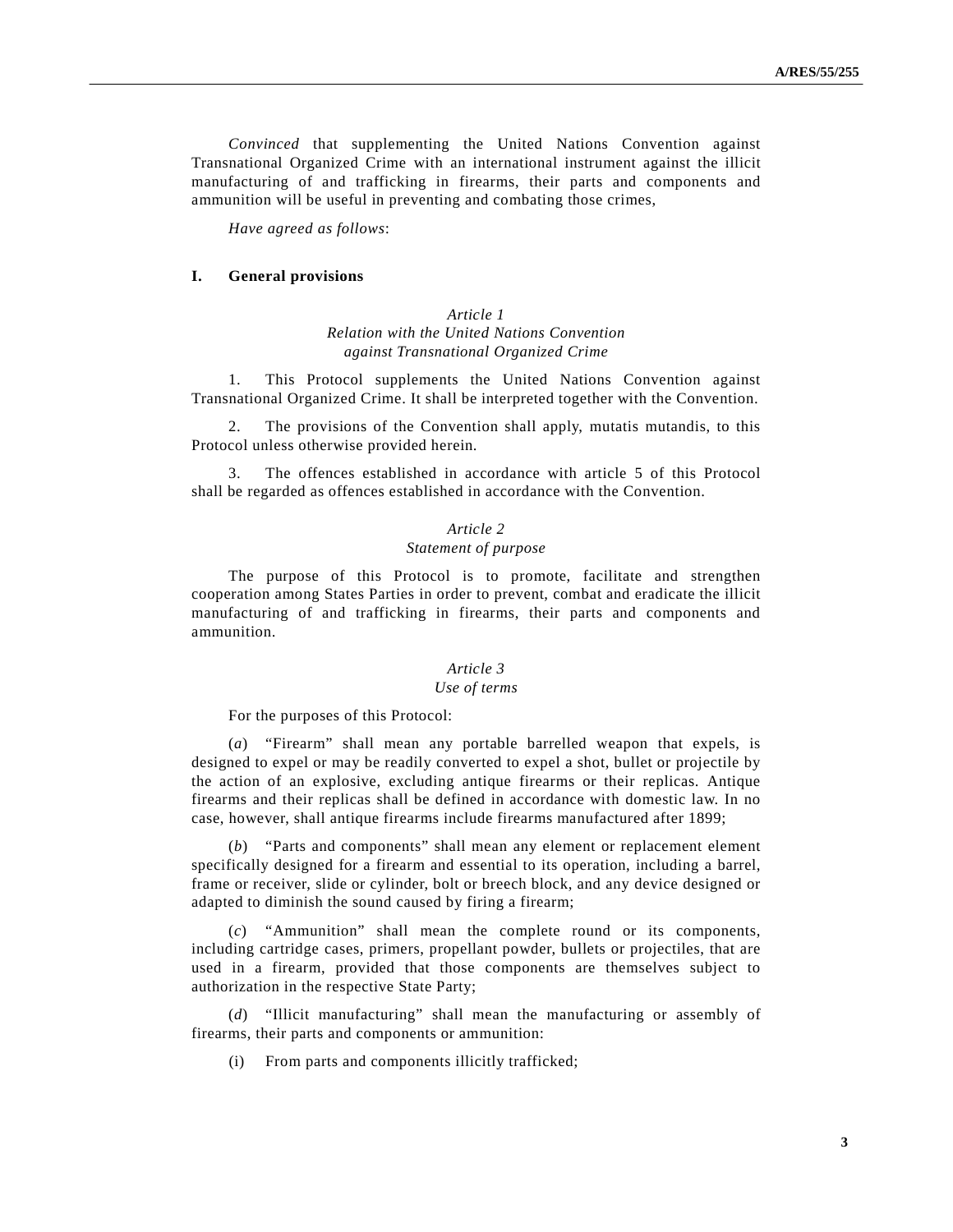(ii) Without a licence or authorization from a competent authority of the State Party where the manufacture or assembly takes place; or

(iii) Without marking the firearms at the time of manufacture, in accordance with article 8 of this Protocol;

Licensing or authorization of the manufacture of parts and components shall be in accordance with domestic law;

(*e*) "Illicit trafficking" shall mean the import, export, acquisition, sale, delivery, movement or transfer of firearms, their parts and components and ammunition from or across the territory of one State Party to that of another State Party if any one of the States Parties concerned does not authorize it in accordance with the terms of this Protocol or if the firearms are not marked in accordance with article 8 of this Protocol;

(*f*) "Tracing" shall mean the systematic tracking of firearms and, where possible, their parts and components and ammunition from manufacturer to purchaser for the purpose of assisting the competent authorities of States Parties in detecting, investigating and analysing illicit manufacturing and illicit trafficking.

#### *Article 4*

# *Scope of application*

1. This Protocol shall apply, except as otherwise stated herein, to the prevention of illicit manufacturing of and trafficking in firearms, their parts and components and ammunition and to the investigation and prosecution of offences established in accordance with article 5 of this Protocol where those offences are transnational in nature and involve an organized criminal group.

This Protocol shall not apply to state-to-state transactions or to state transfers in cases where the application of the Protocol would prejudice the right of a State Party to take action in the interest of national security consistent with the Charter of the United Nations.

#### *Article 5*

#### *Criminalization*

1. Each State Party shall adopt such legislative and other measures as may be necessary to establish as criminal offences the following conduct, when committed intentionally:

(*a*) Illicit manufacturing of firearms, their parts and components and ammunition;

(*b*) Illicit trafficking in firearms, their parts and components and ammunition;

(*c*) Falsifying or illicitly obliterating, removing or altering the marking(s) on firearms required by article 8 of this Protocol.

Each State Party shall also adopt such legislative and other measures as may be necessary to establish as criminal offences the following conduct:

(*a*) Subject to the basic concepts of its legal system, attempting to commit or participating as an accomplice in an offence established in accordance with paragraph 1 of this article; and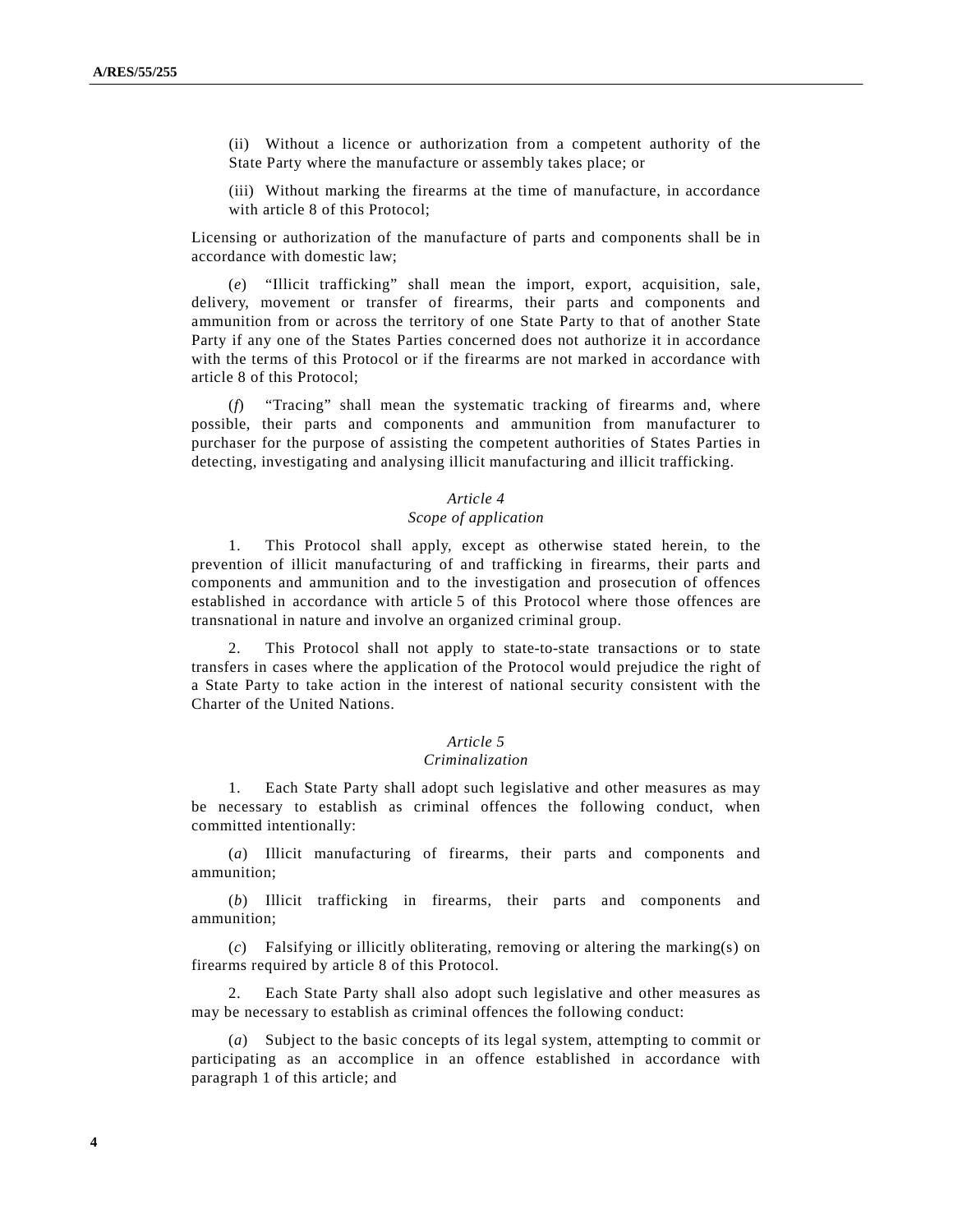(*b*) Organizing, directing, aiding, abetting, facilitating or counselling the commission of an offence established in accordance with paragraph 1 of this article.

#### *Article 6*

#### *Confiscation, seizure and disposal*

1. Without prejudice to article 12 of the Convention, States Parties shall adopt, to the greatest extent possible within their domestic legal systems, such measures as may be necessary to enable confiscation of firearms, their parts and components and ammunition that have been illicitly manufactured or trafficked.

2. States Parties shall adopt, within their domestic legal systems, such measures as may be necessary to prevent illicitly manufactured and trafficked firearms, parts and components and ammunition from falling into the hands of unauthorized persons by seizing and destroying such firearms, their parts and components and ammunition unless other disposal has been officially authorized, provided that the firearms have been marked and the methods of disposal of those firearms and ammunition have been recorded.

# **II. Prevention**

# *Article 7 Record-keeping*

Each State Party shall ensure the maintenance, for not less than ten years, of information in relation to firearms and, where appropriate and feasible, their parts and components and ammunition that is necessary to trace and identify those firearms and, where appropriate and feasible, their parts and components and ammunition which are illicitly manufactured or trafficked and to prevent and detect such activities. Such information shall include:

(*a*) The appropriate markings required by article 8 of this Protocol;

(*b*) In cases involving international transactions in firearms, their parts and components and ammunition, the issuance and expiration dates of the appropriate licences or authorizations, the country of export, the country of import, the transit countries, where appropriate, and the final recipient and the description and quantity of the articles.

#### *Article 8*

### *Marking of firearms*

1. For the purpose of identifying and tracing each firearm, States Parties shall:

(*a*) At the time of manufacture of each firearm, either require unique marking providing the name of the manufacturer, the country or place of manufacture and the serial number, or maintain any alternative unique user-friendly marking with simple geometric symbols in combination with a numeric and/or alphanumeric code, permitting ready identification by all States of the country of manufacture;

(*b*) Require appropriate simple marking on each imported firearm, permitting identification of the country of import and, where possible, the year of import and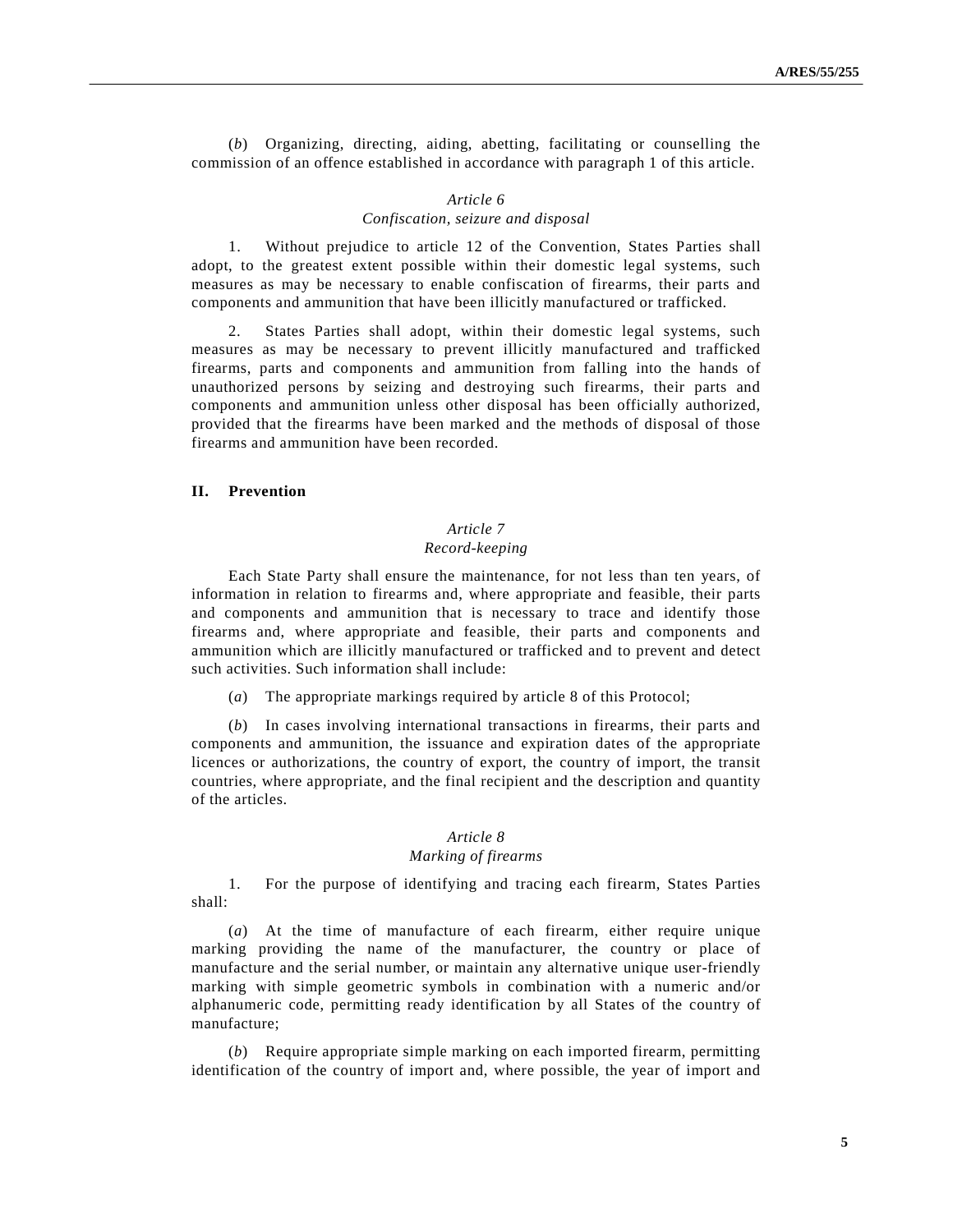enabling the competent authorities of that country to trace the firearm, and a unique marking, if the firearm does not bear such a marking. The requirements of this subparagraph need not be applied to temporary imports of firearms for verifiable lawful purposes;

(*c*) Ensure, at the time of transfer of a firearm from government stocks to permanent civilian use, the appropriate unique marking permitting identification by all States Parties of the transferring country.

2. States Parties shall encourage the firearms manufacturing industry to develop measures against the removal or alteration of markings.

#### *Article 9*

#### *Deactivation of firearms*

A State Party that does not recognize a deactivated firearm as a firearm in accordance with its domestic law shall take the necessary measures, including the establishment of specific offences if appropriate, to prevent the illicit reactivation of deactivated firearms, consistent with the following general principles of deactivation:

(*a*) All essential parts of a deactivated firearm are to be rendered permanently inoperable and incapable of removal, replacement or modification in a manner that would permit the firearm to be reactivated in any way;

(*b*) Arrangements are to be made for deactivation measures to be verified, where appropriate, by a competent authority to ensure that the modifications made to a firearm render it permanently inoperable;

(*c*) Verification by a competent authority is to include a certificate or record attesting to the deactivation of the firearm or a clearly visible mark to that effect stamped on the firearm.

#### *Article 10*

### *General requirements for export, import and transit licensing or authorization systems*

1. Each State Party shall establish or maintain an effective system of export and import licensing or authorization, as well as of measures on international transit, for the transfer of firearms, their parts and components and ammunition.

2. Before issuing export licences or authorizations for shipments of firearms, their parts and components and ammunition, each State Party shall verify:

(*a*) That the importing States have issued import licences or authorizations; and

(*b*) That, without prejudice to bilateral or multilateral agreements or arrangements favouring landlocked States, the transit States have, at a minimum, given notice in writing, prior to shipment, that they have no objection to the transit.

3. The export and import licence or authorization and accompanying documentation together shall contain information that, at a minimum, shall include the place and the date of issuance, the date of expiration, the country of export, the country of import, the final recipient, a description and the quantity of the firearms, their parts and components and ammunition and, whenever there is transit, the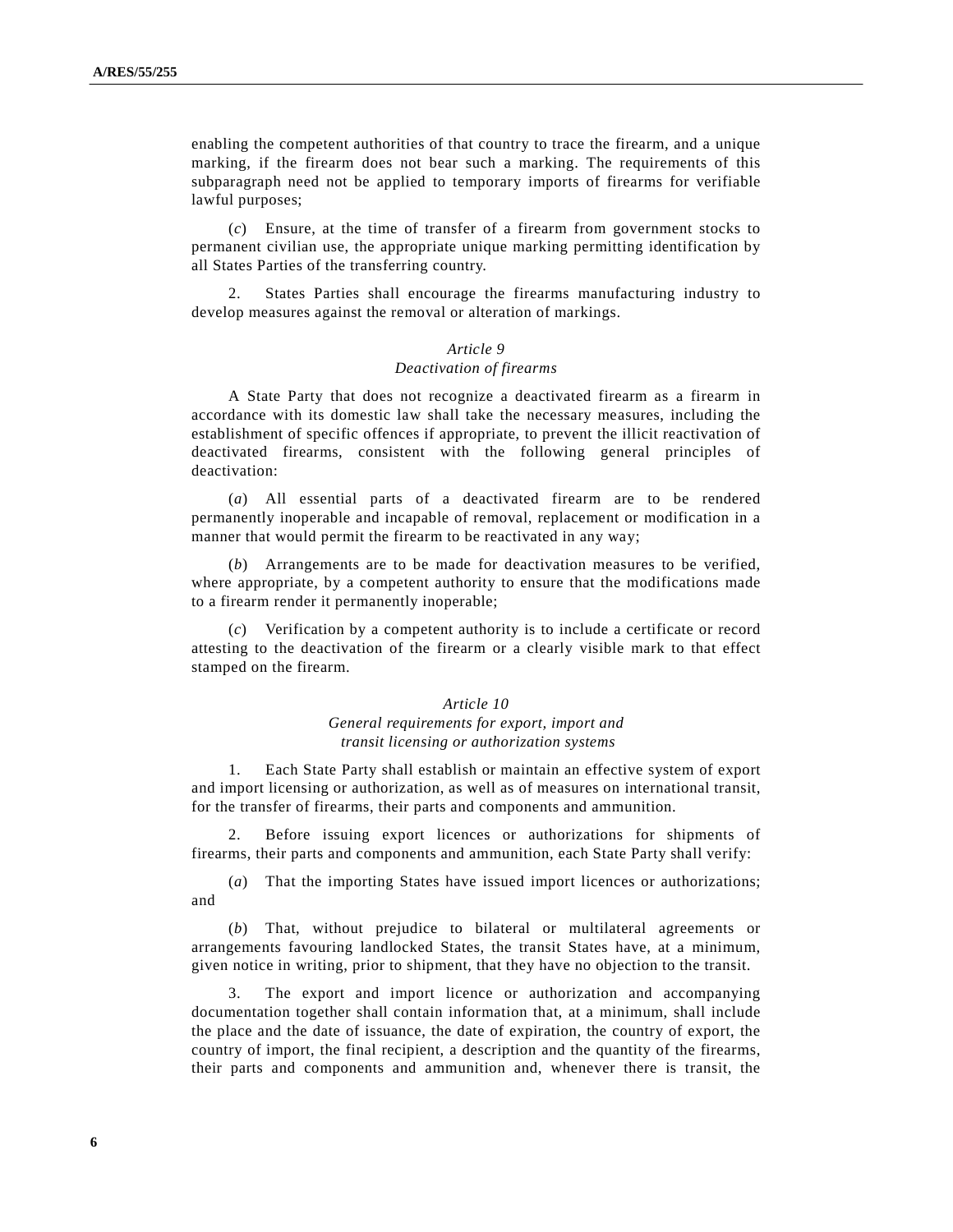countries of transit. The information contained in the import licence must be provided in advance to the transit States.

4. The importing State Party shall, upon request, inform the exporting State Party of the receipt of the dispatched shipment of firearms, their parts and components or ammunition.

5. Each State Party shall, within available means, take such measures as may be necessary to ensure that licensing or authorization procedures are secure and that the authenticity of licensing or authorization documents can be verified or validated.

6. States Parties may adopt simplified procedures for the temporary import and export and the transit of firearms, their parts and components and ammunition for verifiable lawful purposes such as hunting, sport shooting, evaluation, exhibitions or repairs.

#### *Article 11*

### *Security and preventive measures*

In an effort to detect, prevent and eliminate the theft, loss or diversion of, as well as the illicit manufacturing of and trafficking in, firearms, their parts and components and ammunition, each State Party shall take appropriate measures:

(*a*) To require the security of firearms, their parts and components and ammunition at the time of manufacture, import, export and transit through its territory; and

(*b*) To increase the effectiveness of import, export and transit controls, including, where appropriate, border controls, and of police and customs transborder cooperation.

# *Article 12*

# *Information*

1. Without prejudice to articles 27 and 28 of the Convention, States Parties shall exchange among themselves, consistent with their respective domestic legal and administrative systems, relevant case-specific information on matters such as authorized producers, dealers, importers, exporters and, whenever possible, carriers of firearms, their parts and components and ammunition.

2. Without prejudice to articles 27 and 28 of the Convention, States Parties shall exchange among themselves, consistent with their respective domestic legal and administrative systems, relevant information on matters such as:

(*a*) Organized criminal groups known to take part or suspected of taking part in the illicit manufacturing of or trafficking in firearms, their parts and components and ammunition;

(*b*) The means of concealment used in the illicit manufacturing of or trafficking in firearms, their parts and components and ammunition and ways of detecting them;

(*c*) Methods and means, points of dispatch and destination and routes customarily used by organized criminal groups engaged in illicit trafficking in firearms, their parts and components and ammunition; and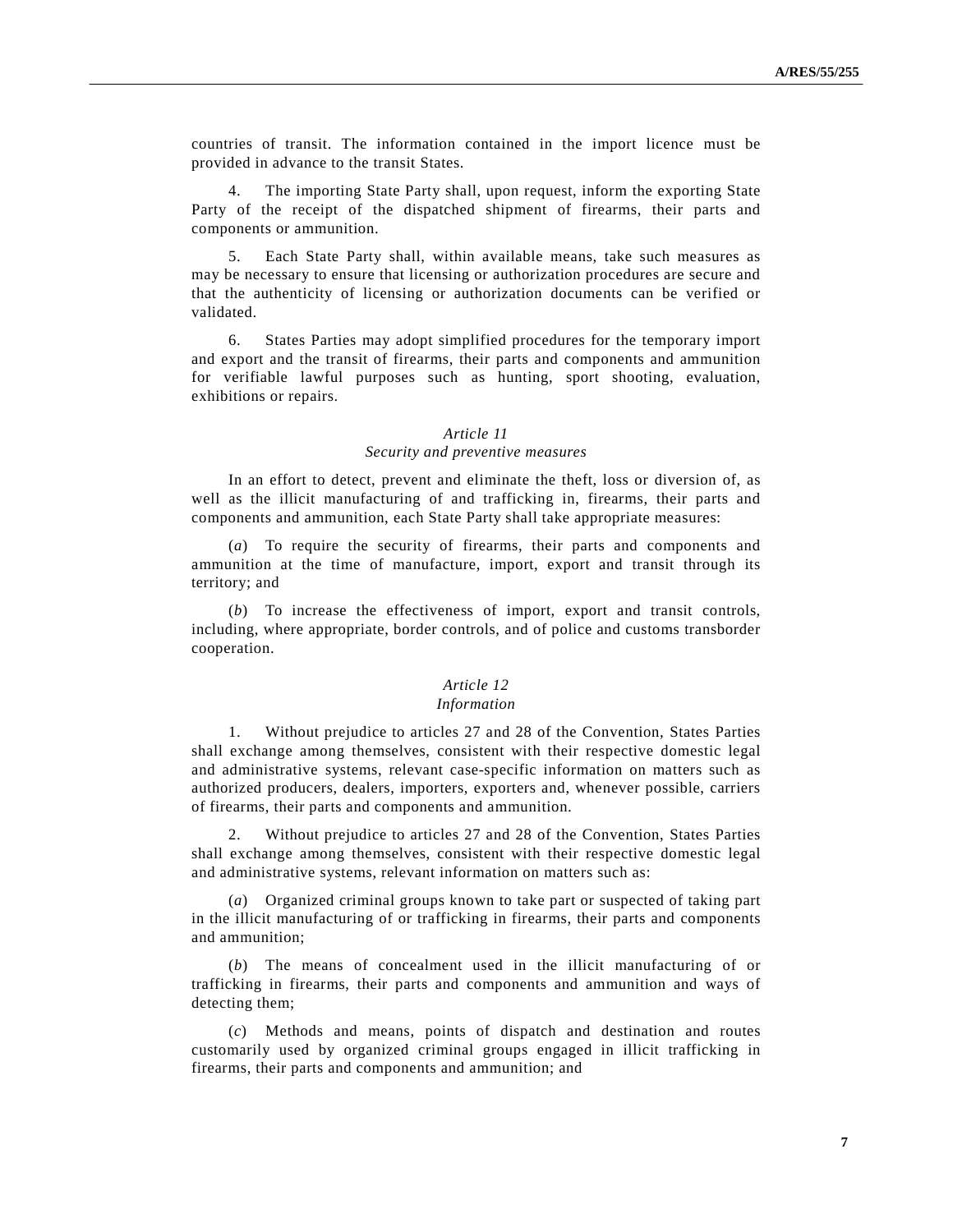(*d*) Legislative experiences and practices and measures to prevent, combat and eradicate the illicit manufacturing of and trafficking in firearms, their parts and components and ammunition.

3. States Parties shall provide to or share with each other, as appropriate, relevant scientific and technological information useful to law enforcement authorities in order to enhance each other's abilities to prevent, detect and investigate the illicit manufacturing of and trafficking in firearms, their parts and components and ammunition and to prosecute the persons involved in those illicit activities.

4. States Parties shall cooperate in the tracing of firearms, their parts and components and ammunition that may have been illicitly manufactured or trafficked. Such cooperation shall include the provision of prompt responses to requests for assistance in tracing such firearms, their parts and components and ammunition, within available means.

5. Subject to the basic concepts of its legal system or any international agreements, each State Party shall guarantee the confidentiality of and comply with any restrictions on the use of information that it receives from another State Party pursuant to this article, including proprietary information pertaining to commercial transactions, if requested to do so by the State Party providing the information. If such confidentiality cannot be maintained, the State Party that provided the information shall be notified prior to its disclosure.

#### *Article 13*

# *Cooperation*

1. States Parties shall cooperate at the bilateral, regional and international levels to prevent, combat and eradicate the illicit manufacturing of and trafficking in firearms, their parts and components and ammunition.

2. Without prejudice to article 18, paragraph 13, of the Convention, each State Party shall identify a national body or a single point of contact to act as liaison between it and other States Parties on matters relating to this Protocol.

3. States Parties shall seek the support and cooperation of manufacturers, dealers, importers, exporters, brokers and commercial carriers of firearms, their parts and components and ammunition to prevent and detect the illicit activities referred to in paragraph 1 of this article.

#### *Article 14*

# *Training and technical assistance*

States Parties shall cooperate with each other and with relevant international organizations, as appropriate, so that States Parties may receive, upon request, the training and technical assistance necessary to enhance their ability to prevent, combat and eradicate the illicit manufacturing of and trafficking in firearms, their parts and components and ammunition, including technical, financial and material assistance in those matters identified in articles 29 and 30 of the Convention.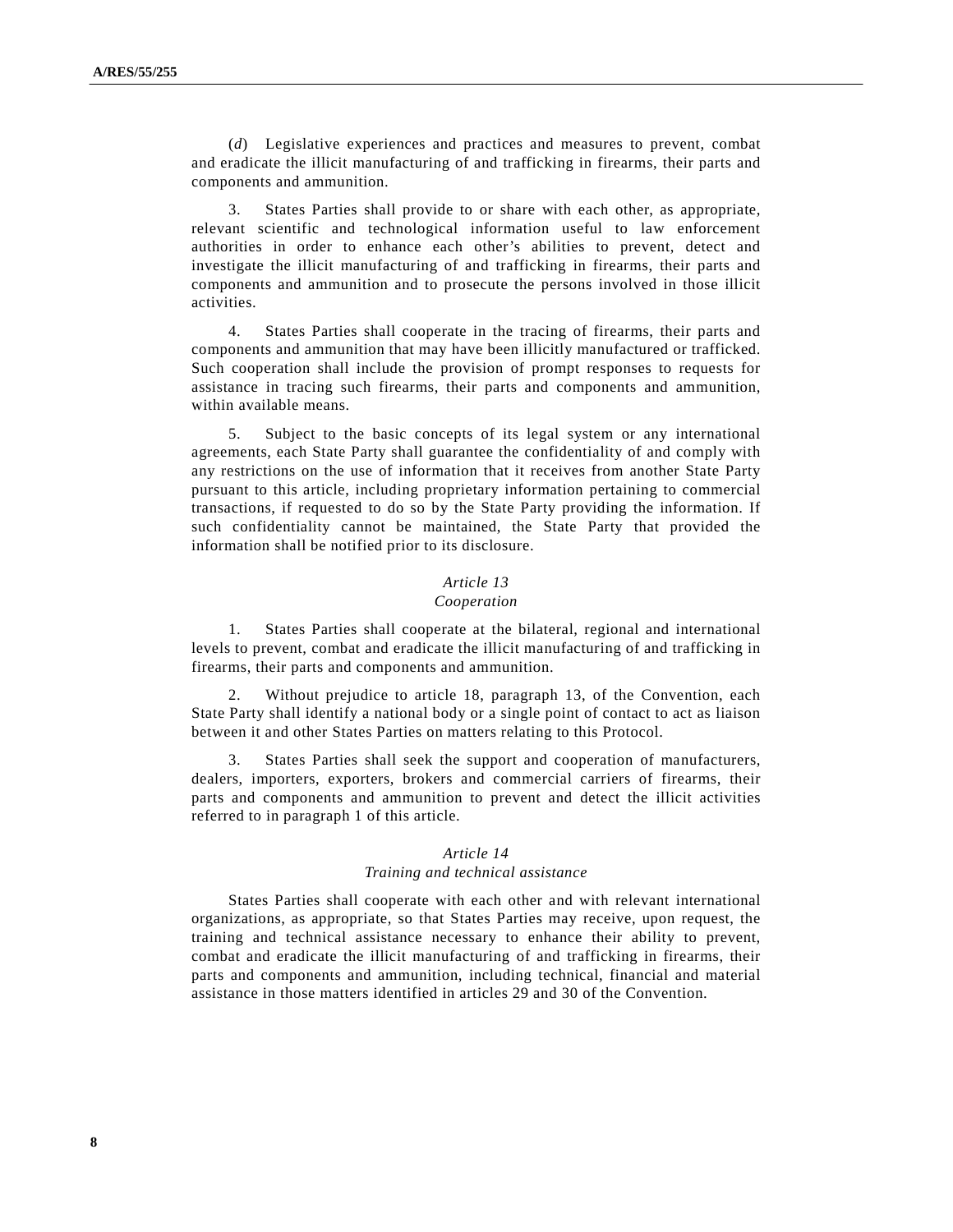# *Article 15 Brokers and brokering*

1. With a view to preventing and combating illicit manufacturing of and trafficking in firearms, their parts and components and ammunition, States Parties that have not yet done so shall consider establishing a system for regulating the activities of those who engage in brokering. Such a system could include one or more measures such as:

- (*a*) Requiring registration of brokers operating within their territory;
- (*b*) Requiring licensing or authorization of brokering; or

(*c*) Requiring disclosure on import and export licences or authorizations, or accompanying documents, of the names and locations of brokers involved in the transaction.

2. States Parties that have established a system of authorization regarding brokering as set forth in paragraph 1 of this article are encouraged to include information on brokers and brokering in their exchanges of information under article 12 of this Protocol and to retain records regarding brokers and brokering in accordance with article 7 of this Protocol.

#### **III. Final provisions**

# *Article 16*

#### *Settlement of disputes*

l. States Parties shall endeavour to settle disputes concerning the interpretation or application of this Protocol through negotiation.

2. Any dispute between two or more States Parties concerning the interpretation or application of this Protocol that cannot be settled through negotiation within a reasonable time shall, at the request of one of those States Parties, be submitted to arbitration. If, six months after the date of the request for arbitration, those States Parties are unable to agree on the organization of the arbitration, any one of those States Parties may refer the dispute to the International Court of Justice by request in accordance with the Statute of the Court.

3. Each State Party may, at the time of signature, ratification, acceptance or approval of or accession to this Protocol, declare that it does not consider itself bound by paragraph 2 of this article. The other States Parties shall not be bound by paragraph 2 of this article with respect to any State Party that has made such a reservation.

4. Any State Party that has made a reservation in accordance with paragraph 3 of this article may at any time withdraw that reservation by notification to the Secretary-General of the United Nations.

#### *Article 17*

#### *Signature, ratification, acceptance, approval and accession*

1. This Protocol shall be open to all States for signature at United Nations Headquarters in New York from the thirtieth day after its adoption by the General Assembly until 12 December 2002.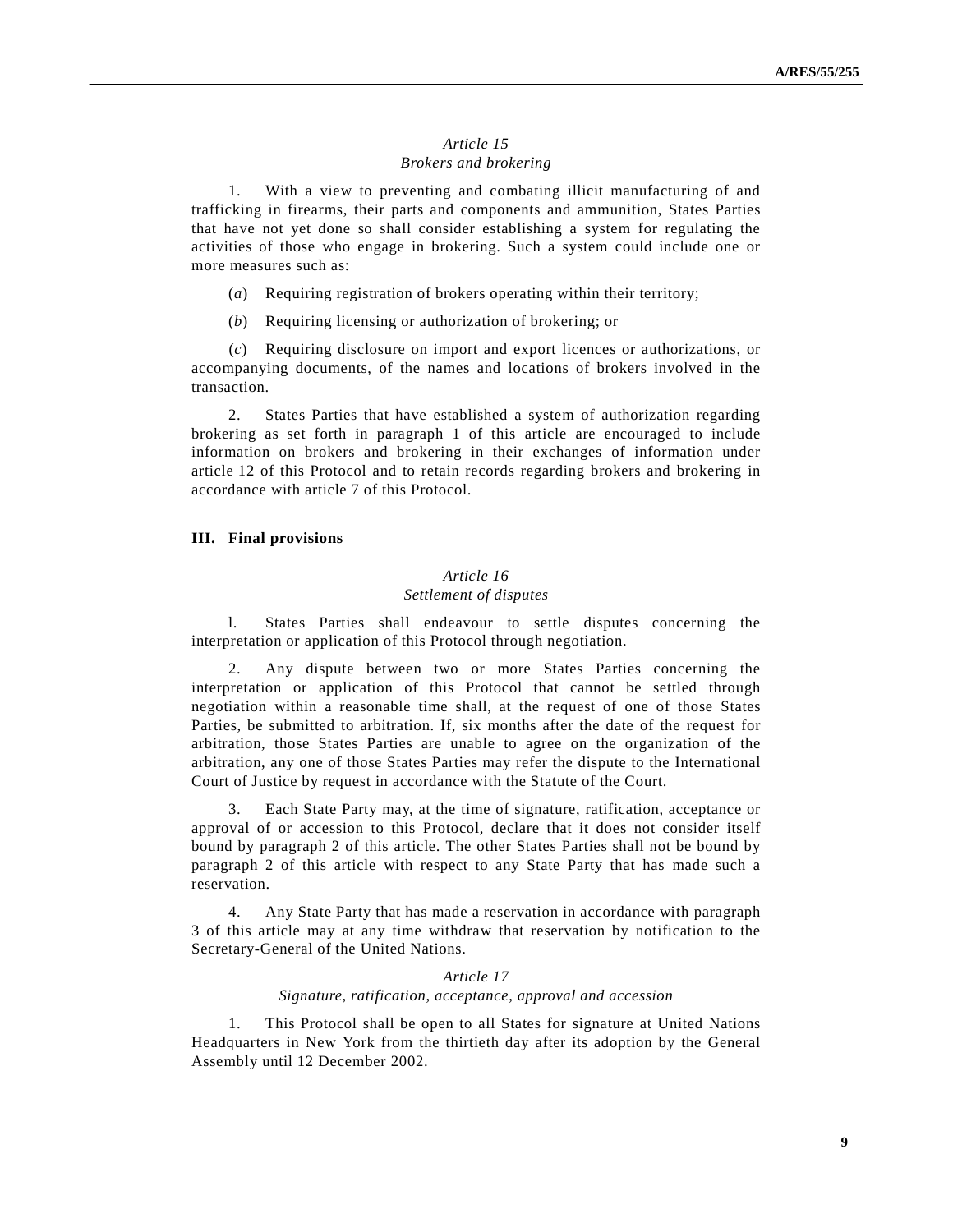2. This Protocol shall also be open for signature by regional economic integration organizations provided that at least one member State of such organization has signed this Protocol in accordance with paragraph 1 of this article.

3. This Protocol is subject to ratification, acceptance or approval. Instruments of ratification, acceptance or approval shall be deposited with the Secretary-General of the United Nations. A regional economic integration organization may deposit its instrument of ratification, acceptance or approval if at least one of its member States has done likewise. In that instrument of ratification, acceptance or approval, such organization shall declare the extent of its competence with respect to the matters governed by this Protocol. Such organization shall also inform the depositary of any relevant modification in the extent of its competence.

4. This Protocol is open for accession by any State or any regional economic integration organization of which at least one member State is a Party to this Protocol. Instruments of accession shall be deposited with the Secretary-General of the United Nations. At the time of its accession, a regional economic integration organization shall declare the extent of its competence with respect to matters governed by this Protocol. Such organization shall also inform the depositary of any relevant modification in the extent of its competence.

# *Article 18*

# *Entry into force*

1. This Protocol shall enter into force on the ninetieth day after the date of deposit of the fortieth instrument of ratification, acceptance, approval or accession, except that it shall not enter into force before the entry into force of the Convention. For the purpose of this paragraph, any instrument deposited by a regional economic integration organization shall not be counted as additional to those deposited by member States of such organization.

2. For each State or regional economic integration organization ratifying, accepting, approving or acceding to this Protocol after the deposit of the fortieth instrument of such action, this Protocol shall enter into force on the thirtieth day after the date of deposit by such State or organization of the relevant instrument or on the date this Protocol enters into force pursuant to paragraph 1 of this article, whichever is the later.

# *Article 19*

#### *Amendment*

1. After the expiry of five years from the entry into force of this Protocol, a State Party to the Protocol may propose an amendment and file it with the Secretary-General of the United Nations, who shall thereupon communicate the proposed amendment to the States Parties and to the Conference of the Parties to the Convention for the purpose of considering and deciding on the proposal. The States Parties to this Protocol meeting at the Conference of the Parties shall make every effort to achieve consensus on each amendment. If all efforts at consensus have been exhausted and no agreement has been reached, the amendment shall, as a last resort, require for its adoption a two-thirds majority vote of the States Parties to this Protocol present and voting at the meeting of the Conference of the Parties.

Regional economic integration organizations, in matters within their competence, shall exercise their right to vote under this article with a number of